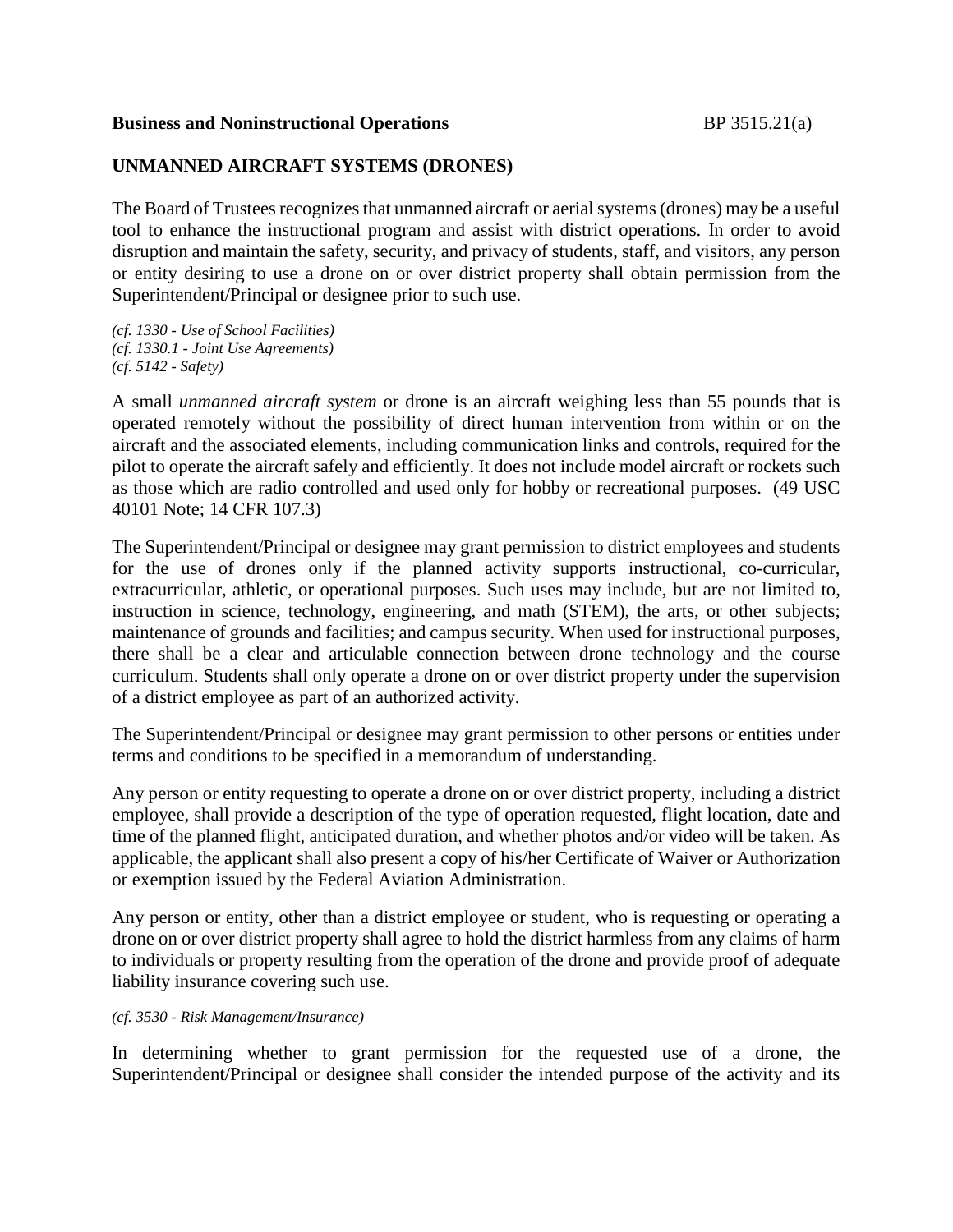potential impact on safety, security, and privacy. The decision of the Superintendent/Principal or designee shall be final.

BP 3515.21(b)

# **UNMANNED AIRCRAFT SYSTEMS (DRONES)** (continued)

Any person authorized to use a drone on district property shall sign an acknowledgment that he/she understands and will comply with the terms and conditions of the district's policy, federal law and regulations, state law, and any local ordinances related to the use of drones.

When any use of drones is authorized, the Superintendent/Principal or designee shall notify the drone operator of the following conditions:

- 1. The operator is responsible for complying with applicable federal, state, and/or local laws and regulations, including federal safety regulations pursuant to 14 CFR 107.15-107.51 which include, but are not limited to, requirements that the drone not be flown at night, above 400 feet in altitude, or over any people unless they are in a covered structure or stationary vehicle. The operator shall maintain the visual line of sight with the drone at all times.
- 2. The drone shall be kept away from any area reasonably considered private, including, but not limited to, restrooms, locker rooms, and individual homes.
- 3. The district reserves the right to rescind the authorization for use of drones at any time.

The Superintendent/Principal or designee may remove any person engaged in unauthorized drone use on district property and/or may confiscate the drone. He/she may also shut down the operation of any authorized drone use whenever the operator fails to comply with the terms of the authorization or the use interferes with district activity, creates electronic interference, or poses unacceptable risks to individuals or property.

### *(cf. 3515.2 - Disruptions)*

Any student or staff member violating this policy shall be subject to disciplinary action in accordance with district policies and procedures.

*(cf. 4118 - Dismissal/Suspension/Disciplinary Action) (cf. 4218 - Dismissal/Suspension/Disciplinary Action) (cf. 5144 - Discipline) (cf. 5144.1 - Suspension and Expulsion/Due Process))*

*Legal Reference: (see next page)*